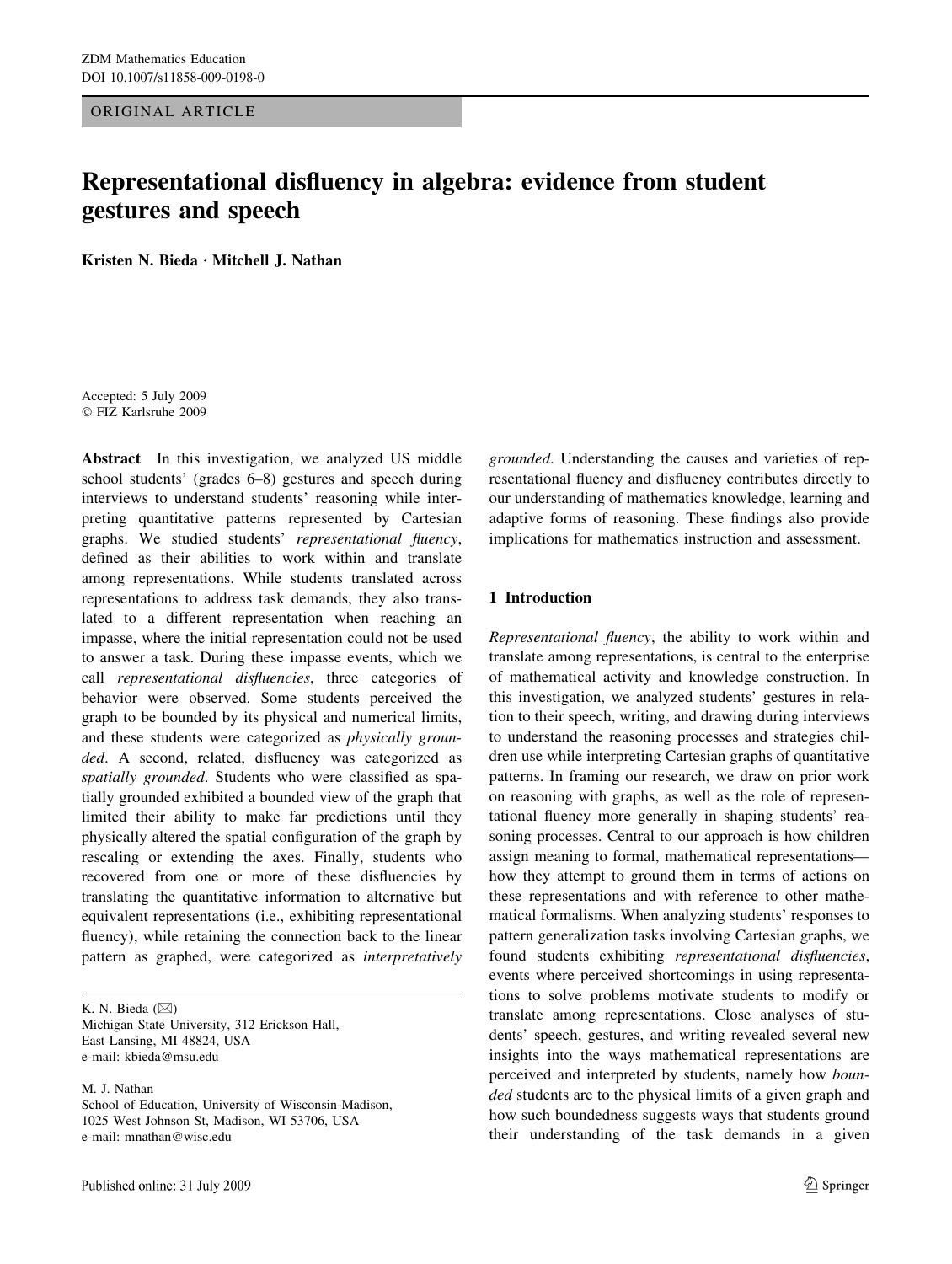representation. These insights have direct implications for theories of the nature of mathematical reasoning with formal representations, as well as for the role that careful observations of students can play for informing instruction.

#### 1.1 Gesture research

The spontaneous hand gestures that a child produces during problem solving often reveal the way the child represents the task (Goldin-Meadow, [2003\)](#page-13-0). In particular, students' gestures, combined with their words, serve as semiotic ways that students construct meaning of the representations they encounter, as mediated by students' knowledge and perceptual processing (Radford, [2009\)](#page-13-0). Roth ([2001\)](#page-13-0) reviewed evidence that gestures reveal implicit or emergent knowledge that may be expressed in speech only at some later point (Church & Goldin-Meadow, [1986;](#page-12-0) Crowder, [1996\)](#page-12-0). During explanations of problem solving, attending to one's gestures ''can be used to make inferences about precisely which features of the complex perceptual field … should be attended to'' (Goodwin, [1994,](#page-13-0) p. 614).

The relationship between speech and gesture is significant. McNeill ([1992\)](#page-13-0) argued that gesture and speech constitute two components of ''a single underlying mental process'' (p. 1) that mediates language production, even though gestures do not necessarily reveal identical information. By tracking gestures, one can learn not only what someone is thinking about, but also the manner in which a speaker conveys those thoughts. It is in the sense that gestures provide ''the imagery of language'' (McNeill, [1992,](#page-13-0) p. 1). Gestures can also reveal how a speaker orients to and incorporates objects (both physical and symbolic) from her immediate environment into her discourse.

#### 1.2 Grounding

One of the challenges of learning and using mathematical representations is grasping their meaning by recognizing or forging associations between them and other representations, or connecting them to objects and events in the world (e.g., Pape & Tschoshanov, [2001](#page-13-0)). Grounding is commonly used to describe the mapping that a person makes between an unfamiliar or abstract representation, and a more concrete or familiar referent (Glenberg, De Vega & Graesser, [2008;](#page-13-0) Nathan, [2008](#page-13-0)). Grounding, as a process, facilitates meaning making for something that would otherwise be taken as abstract and non-denotative (e.g., Glenberg & Robertson, [1999](#page-13-0); Harnad, [1990](#page-13-0); Lakoff & Nunez, [2000](#page-13-0)). Grounded representations are desirable because, once imbued with meaning, they depict relations in a succinct way and potentially support the discovery of new relations. Empirical work has shown grounding to be quite robust for enhancing students' understanding of mathematical

principles, procedures, and representations, leading to learning gains in areas ranging from basic number and early arithmetic (Griffin, Case & Siegler, [1994\)](#page-13-0), fractions (Saxe, Taylor, McIntosh & Gearhart, [2005\)](#page-13-0), arithmetic and algebra story problem solving (Glenberg, Jaworski, Rischall, & Levin, [2009;](#page-13-0) Nathan, Kintsch & Young, [1992](#page-13-0)), and complex adaptive systems (Goldstone & Son, [2005](#page-13-0)).

While grounding mathematical representations is a highly desirable aim of instruction, there also appear to be downsides. De Bock and colleagues [\(2003](#page-13-0)) showed that authentic contexts and self-generated representations both highly grounded representations for learners—had a negative effect on students' performance in high school geometry problems. Concrete exemplars of a concept also convey superficial information that may distract learners from the underlying mathematical structure, helping with initial learning, but limiting its subsequent transfer (Kaminski, Sloutsky & Heckler, [2008](#page-13-0)) unless concreteness was reduced over time in favor of greater abstraction (Goldstone & Son, [2005](#page-13-0)).

Negative effects of grounding have also been shown specifically with Cartesian graphs. When graphs are seen as grounded representations for the student, their shape can be interpreted as depicting the physical movement of the phenomenon being represented rather than as covariation among measured quantities (Clement, [1985;](#page-12-0) Smith, di-Sessa, & Roschelle, [1993](#page-13-0)). Some of the negative effects of grounding to Cartesian graphs, particularly for novices, may be attributed to their nature as an external representation (Zhang & Norman, [1994](#page-13-0)) where ''the information … can be picked up, analyzed, and processed by perceptual systems alone.'' (Zhang, [1997](#page-13-0), p. 180). Thus, it appears that one's perceptions and reasoning processes can be inappropriately bound to the representations they are grounded to, which can impose superfluous or incorrect constraints on the representations themselves and the strategies that draw upon them, thereby negatively affecting problem-solving performance or transfer.

#### 1.3 Prior work on reasoning with Cartesian graphs

The Cartesian graph is the rectangular coordinate system depicted by all of the points specified in a plane by the orthogonal relations of the  $x$ - and  $y$ -axes (see Fig. [1](#page-2-0) for an example, where the x-axis shows the Number of Copies Made, and the y-axis shows the Cost in Dollars). A review of children's experiences with these graphs shows many areas of confusion, including an over-reliance on a literal or iconic interpretation (Clement, [1985](#page-12-0); Smith, et al.. [1993](#page-13-0)), correlating height and slope (Leinhardt, Zaslavsky, & Stein, [1990\)](#page-13-0), and arbitrarily switching between independent (x) and dependent (y) variables (Beichner, [1994](#page-12-0)). An anthropological perspective (Roth et al., [1999](#page-13-0)) shows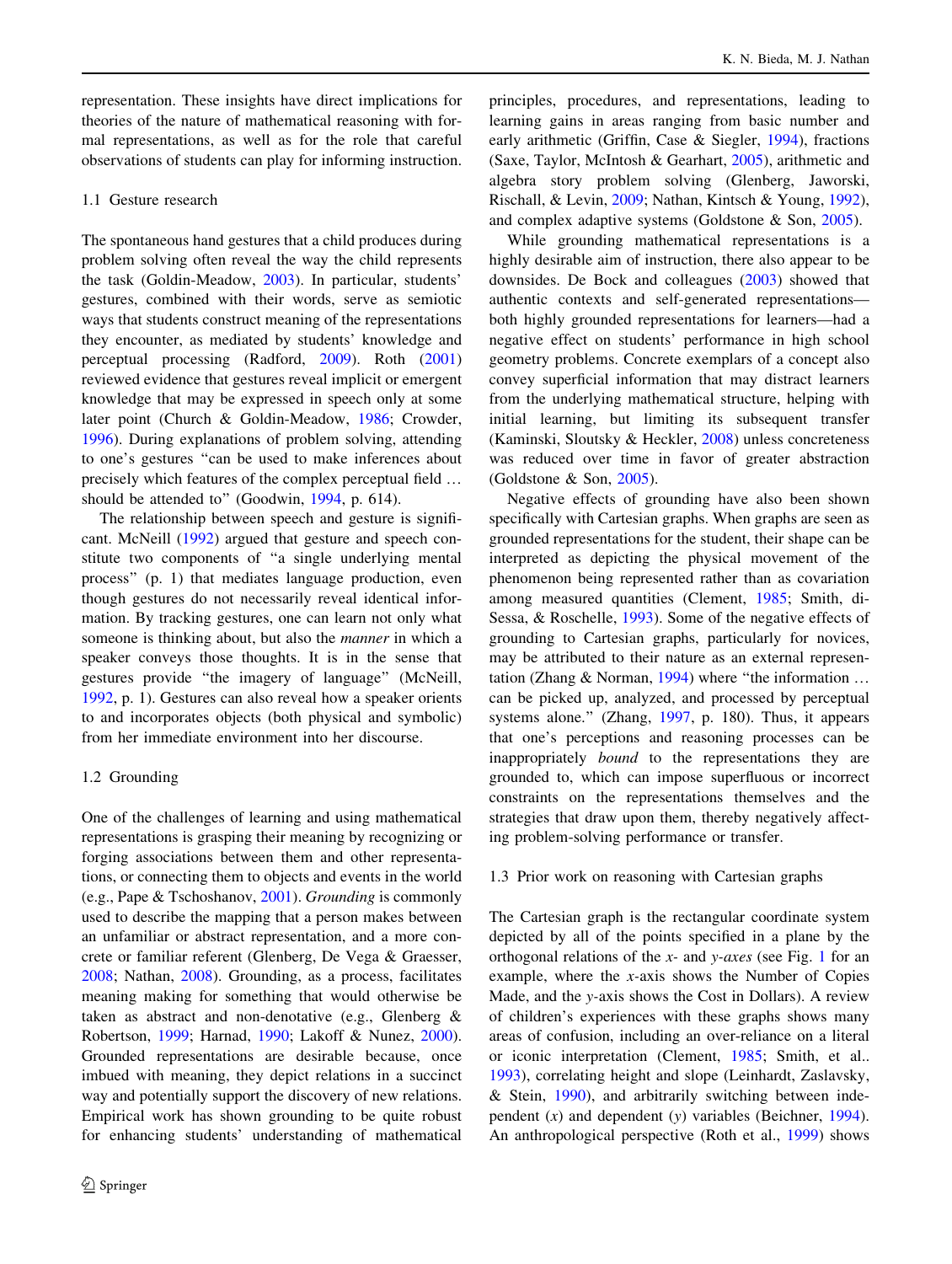<span id="page-2-0"></span>

a) Describe this picture.

b) Describe how the points in the picture relate to one another.

c) Find the cost to make 6 copies of a CD.

d) Find the cost to make 10 copies of a CD.

e) Find the cost to make 31 copies of a CD.

Fig. 1 Task used in the interview protocol

that Cartesian graphs are not readily interpretable by novices if they are not enculturated into graphing practices.

Graphing practices in school generally fall into one of three dominant types. In the primary grades, instructional emphasis is placed on ''reading data'' directly from a graph (Curcio, [1987\)](#page-13-0). Subsequent tasks direct students to ''read between the data'' and draw inferences. In later grades, the emphasis is put on ''reading beyond the data'' (Curcio, [1987\)](#page-13-0) and abstraction or modeling, where quantitative patterns in the data are captured by concise equations or rules (Bertin, 1983, in Friel, Curcio, and Bright, [2001](#page-13-0)). Nathan and Kim ([2007\)](#page-13-0) recently showed empirical support for this developmental sequence.

One aspect of graphs that may distinguish them from other representations is the salience of their spatial and visual properties. Pinker's [\(1990](#page-13-0)) model provides a ''bottom up'' account of how people's conceptual reasoning about the quantitative patterns represented by graphs can be bounded by its visual qualities. The tight relation between these perceptual and the conceptual processes is consistent with work by others who have examined graphical reasoning from the perspective of embodied cognition (e.g., Gerofsky, [2007](#page-13-0); Lakoff & Nunez, [2000](#page-13-0); Tversky, [2001](#page-13-0)). From a sociocultural perspective, Radford [\(2009](#page-13-0)) also shows the influences the graph itself has on students' thinking and interpretations. Radford argues that students' sense making of Cartesian graphs entails objectification of the mathematical relationships depicted by culturally and historically constituted signs with particular forms of thinking. Gesture and coordinated speech, along with actions, tone and other modalities, captures the students' interpretation through an integrative iconic exhibition.

#### 2 Research question

The influences of the perceptual and spatial qualities of graphical representations on students' mathematical reasoning and actions are central to this investigation. We explore how students' problem-solving strategies, as revealed by their gestures, speech and writing, help us understand students' perceptions and interpretations of graphs. In framing this question, we explore the ways that representations both foster meaning making (i.e., ground) and inhibit (i.e., bound) reasoning. Our work was motivated by a particular desire to understand how students use Cartesian graphs when reasoning about pattern generalization tasks. Thus, in this paper, we investigate in-depth how middle school students using graphical representations talk about and perform on a set of pattern generalization tasks. Specifically, our inquiry is guided by the following research question:

How do students' levels of representational fluency and disfluency as revealed in speech and gesture affect their problem-solving processes when generalizing and making predictions from patterns of data presented in Cartesian graphs?

In the analyses that follow, we relate students' problemsolving processes with our coded accounts of the students' pattern generalization strategies as manifest in their speech and gestures. This analysis leads us to recognize that cooccurrences of the uses of certain strategies signal particular representational fluencies and disfluencies that have theoretical importance for distinguishing among students, and that these fluencies and disfluencies imply very different interpretations of graphs that call for different pedagogical responses. We present three student cases to illustrate the different forms of representational fluency and disfluency that we believe to be representative of the varieties of student thinking with graphs present in our data.

#### 3 Methods

### 3.1 Participants, materials, and procedures

Thirty-eight US students in sixth  $(n = 13)$ , seventh  $(n = 15)$ , and eighth  $(n = 10)$  grades participated in oneon-one, videotaped interviews with a researcher. Thirteen of the 38 students were from a large, urban middle school with a high percentage of non-Caucasian students (91.7%) and students who were eligible for the national free/ reduced lunch program (86%). The other 25 students were from a mid-size, urban middle school, also with a high percentage of non-Caucasian students (86%) and students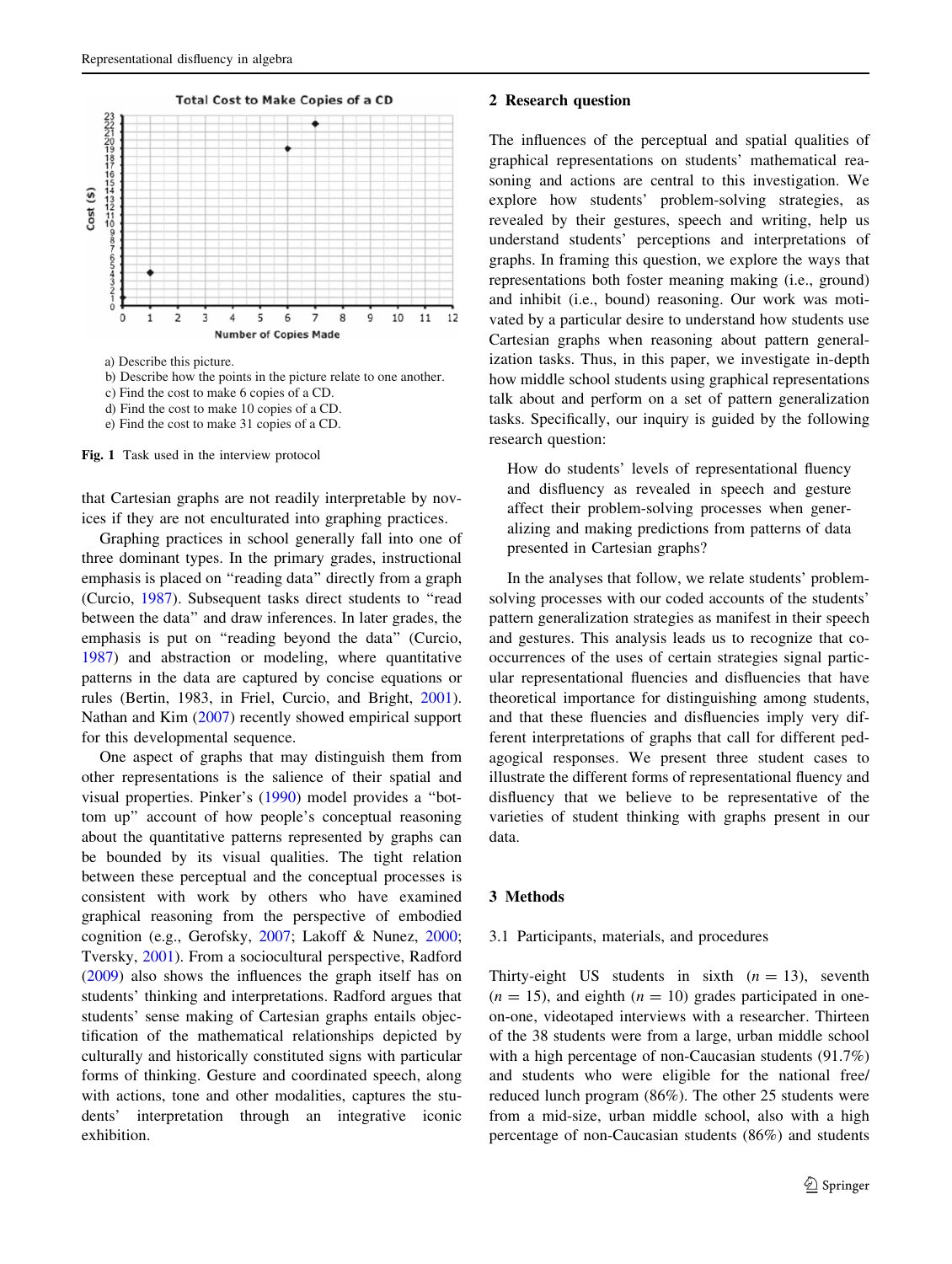who were eligible for free/reduced lunch (79.1%). All students were enrolled in at least grade-appropriate mathematics classes, with both of the schools utilizing the NCTM Standards-based Connected Mathematics Project curriculum (Lappan et al., [1998\)](#page-13-0) at each grade level. In this study, we focus on students' responses to a task that assessed their abilities to extrapolate from a linear pattern presented on a Cartesian coordinate graph.

As shown in Fig. [1,](#page-2-0) parts (a) and (b) of the task provided a baseline assessment of students' abilities to identify a Cartesian graph in a general way and interpret the meaning of the information presented. Part (c) assessed students' basic representational fluency with reading a point on a graph. Both parts (d) and (e) were far prediction (FP) tasks, because they asked students to come up with a value that exceeded the pattern as it was graphically presented. The answer for part (d) corresponded to a yvalue of 31, a value beyond the numerical limit of the yaxis as drawn. Both coordinate values for part (e)  $(x = 31)$ and  $y = 94$ ) were beyond the numerical limits of the xand y-axes as drawn.

Students were interviewed individually in the students' regular school during the school day. Before viewing the items, students were instructed to ''think aloud'' throughout the interview—to say as much as they could about their thinking as they solved the problems. When students were quiet for long periods (greater than several seconds), they were reminded by the interviewer to "think aloud." If a student's response consisted solely of an answer, the interviewer asked the student to explain how he or she arrived at the answer. Students were allowed to use the ruler and calculator provided, but were asked to describe aloud their measurements and calculations.

## 3.2 Coding

Transana, a software package for analyzing video data (Woods and Fassnacht, [2007](#page-13-0)), was used to create and code the video transcripts. Coding was completed over multiple passes through the transcripts (cf. McNeill and Duncan, N.D.); first, by segmenting the transcript into short utterances determined by changes in speaker or linguistic cues, indicating change in thought or purpose, and by annotating pauses, breaths and any other non-speech sounds; second, by signifying each gesture; third, by annotating each gesture; fourth, by coding the speech and gestures analytically (see below), rather than descriptively; and finally, by revising codes as the data revealed more information about the speech and gesture production.

For part (a), which asked to describe the picture shown, student responses were coded as: (1) Graph, for responses indicating that the picture showed a graph; (2) Features, for responses that read the graph's title and/or axis labels as description of the picture; and (3) Interpretations, for responses that interpreted the information presented in the graph as a description, such as ''The picture shows that you can make 6 copies of a CD for \$19.'' Part (b) responses were coded into categories based on the type of relationship between the plotted points, such as: (1) covariate, for responses that described a dependent relationship between the x- and y-values; (2) x-axis or y-axis, for responses which described only the change occurring in the  $x$ - or  $y$ values, respectively; and (3) no relationship, for responses that explicitly indicated there was no relationship between the plotted points. For part (c), students' responses were coded as correct or incorrect to provide baseline information on fluency in reading Cartesian graphs. Because the given x-value and its corresponding y-value were both visible, most students answered this item using direct inspection.

For parts (d) and (e), the far prediction tasks, students' responses were scored as correct/incorrect, and coded for their solution strategies (below), while gestures were coded for boundedness (see below). While all five parts of the interview reveal aspects of students' reasoning with graphs, the analyses presented below focus primarily on parts (d) and (e) because these were the only tasks that invited extensions beyond the patterns as presented, and gave us a look at the nature and influences of students' bounded and unbounded views.

## 3.2.1 Strategy codes

The set of strategy codes used in this study were produced using both top–down and bottom–up methods, and so do not represent all of the possible correct and incorrect strategies that could be employed to solve the tasks in parts (d) and (e). The complete list, along with examples, the relation of each to our notion of representational fluency, and their frequencies of occurrence in the data can be found in Appendix [A.](#page-10-0) The Arithmetic code, with subcodes Recursive Arithmetic, Linear (the expected response to the question), and Linear Combination, were obtained from a review of the literature on strategies used to solve algebraic problems (e.g., Lannin, Barker & Townsend, [2006](#page-13-0), Nathan & Kim, [2007\)](#page-13-0). Additional codes, namely Pragmatic, Spatial Estimation, Graph Enlargement, were developed using the constant comparative method (Glaser, [1978](#page-13-0)) of analyzing the speech and gestures in the transcripts.

## 3.2.2 Codes for boundedness

Students' responses on the FP tasks revealed two distinct gesture patterns. Students sometimes used their hands to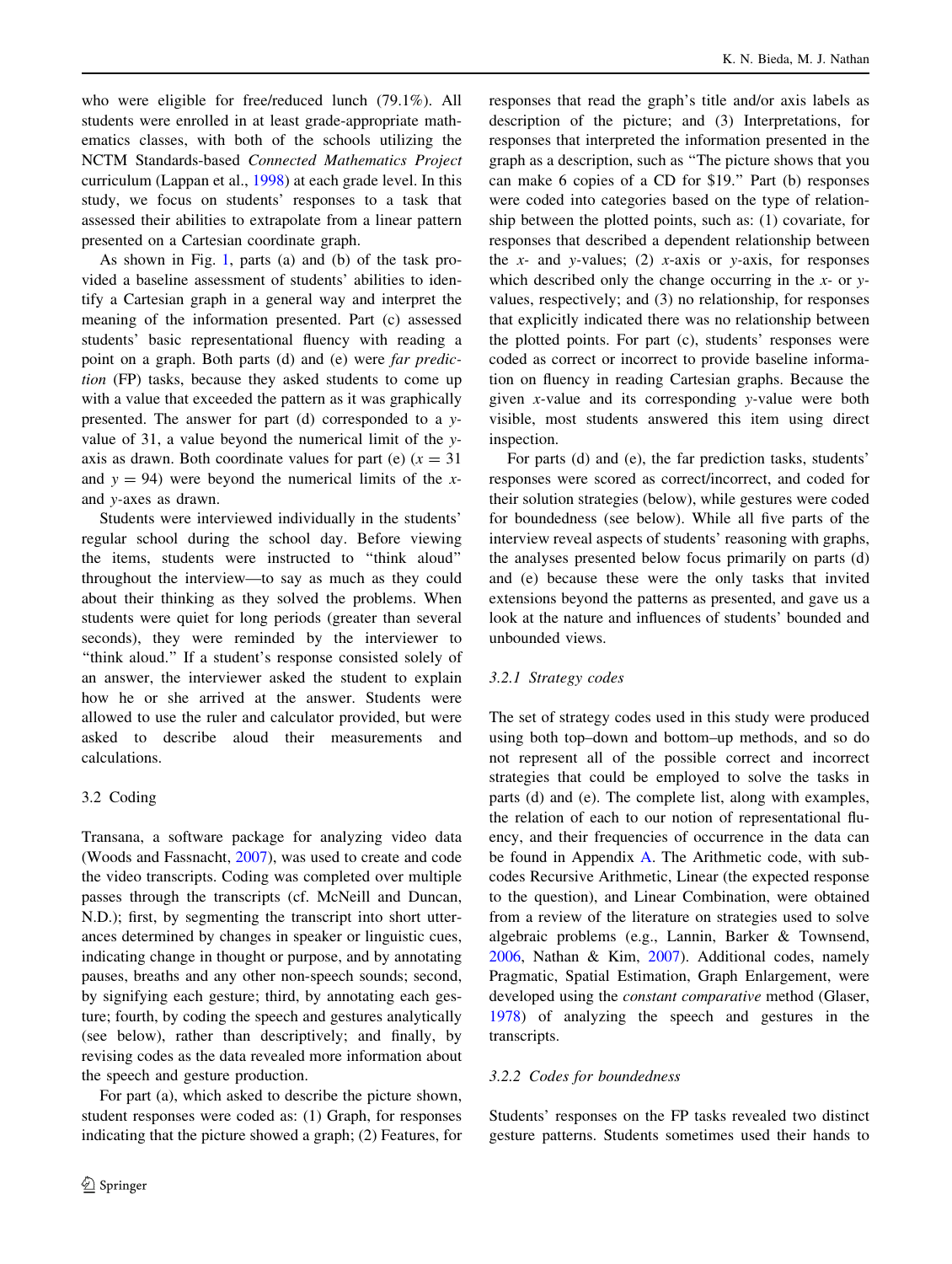<span id="page-4-0"></span>indicate that their interpretations of the graph was inherently limited by its physical and numerical boundaries; that is, to the student, the information provided within the graph was limited to what was displayed within the grid, bounded by the least and greatest  $x$ - and  $y$ -values shown. Gestures that remained within the physical boundaries of the given Cartesian grid were coded as In Bounds or On Bounds, and used as potential evidence of a bounded view. In contrast, an alternative code was assigned when gestures did not indicate any physical or numerical restriction on the data presented in the Cartesian graph. These gestures may have referred to values that were beyond the numerical limits of the  $x$ - and  $y$ -axes, and exhibited movements that extended beyond the physical limits of the gridlines. Any gesturing that students produced while either solving or explaining their solution to the FP task that referred explicitly to space beyond the physical limits of the Cartesian graph (i.e., Outside Bounds) was considered as evidence that a student had an unbounded view of the graph.

If students supported their verbal explanations or their work with gestures that were both bounded and unbounded in nature, the overall classification of their gestured responses was coded as unbounded. It was also the case that a student's gestures may have been coded as bounded even though they may have an unbounded view; many studies in other areas have shown that children indicate one view with gestures and a different one with words (e.g., Alibali & Goldin-Meadow, [1993](#page-12-0); Church & Goldin-Meadow, [1986;](#page-12-0) Roth, [2001\)](#page-13-0). We accounted for this possibility when constructing our categorizations of grounding to the graph presented in Table [2](#page-5-0).

#### 3.2.3 Categorizations of grounding to the graph

Analysis of the transcribed and gesture-annotated data aimed to establish whether students indicated that the pattern provided in the graph was bounded within the graph's axes, and whether there was a pattern in the strategies students used to solve both the simpler and

more complex FP tasks. From these general patterns of strategy use and gesture production, we sought to understand more about the students who exhibited two kinds of representational disfluencies. One form of disfluency occurred when students who were bounded to a given representation did not alter or translate the given representation. We label students demonstrating this disfluency as physically grounded, because they used the graphs and the information presented within them in ways that suggested the graph was fundamentally limited and immutable, as though it were an invariant physical object that can only be read from and referred to. A second form of disfluency was observed when students who showed evidence of a bounded view as determined by their gestures, physically altered the graph using rescaling and extending, but did not translate the information presented in the graph to any type of generalized symbol structure such as the number line, a rule, or an equation. Students demonstrating the second kind of representational disfluency employed a form of unbounded gesturing when adapting the graph, but their gestures subsequently remained within the spatial bounds of the newly altered graph—thus exhibiting a hybrid form of bounded and unbounded gesturing, which we refer to as spatially grounded.

A third group of students demonstrated a different kind of fluency with the graphical representation that supported unbounded reasoning. They saw the graph as a portrayal of some pattern that could be reinterpreted through translation to generalized numerical structures such as arithmetic or algebraic formalisms, but that still maintained its connection back to the original graphical pattern. We refer to these students as interpretatively grounded. Consequently, we argue that when considering both students' gestures and problem solving strategies, the ways in which students use Cartesian graphs to ground their understanding of the data presented in them fall into three categories of classification, namely physically grounded, spatially grounded, and interpretatively grounded (see Table 1).

Table 1 Criteria used to categorize responses as indicative of one of three types of grounding

| Construct                 | Criteria                                                                                      |  |
|---------------------------|-----------------------------------------------------------------------------------------------|--|
| Physically grounded       | Speech and gesture bounded by physical and numerical bounds of graph.                         |  |
|                           | No shift to numerical relationship during FP tasks (representational disfluency).             |  |
| Spatially grounded        | Expresses in speech or gesture need to enlarge the graph to solve FP tasks.                   |  |
|                           | May or may not shift to numerical relationship during FP tasks (representational disfluency). |  |
| Interpretatively grounded | Speech or gesture unbounded by physical and numerical bounds of graph.                        |  |
|                           | Shifts to numerical relationship before or during FP tasks (representational fluency).        |  |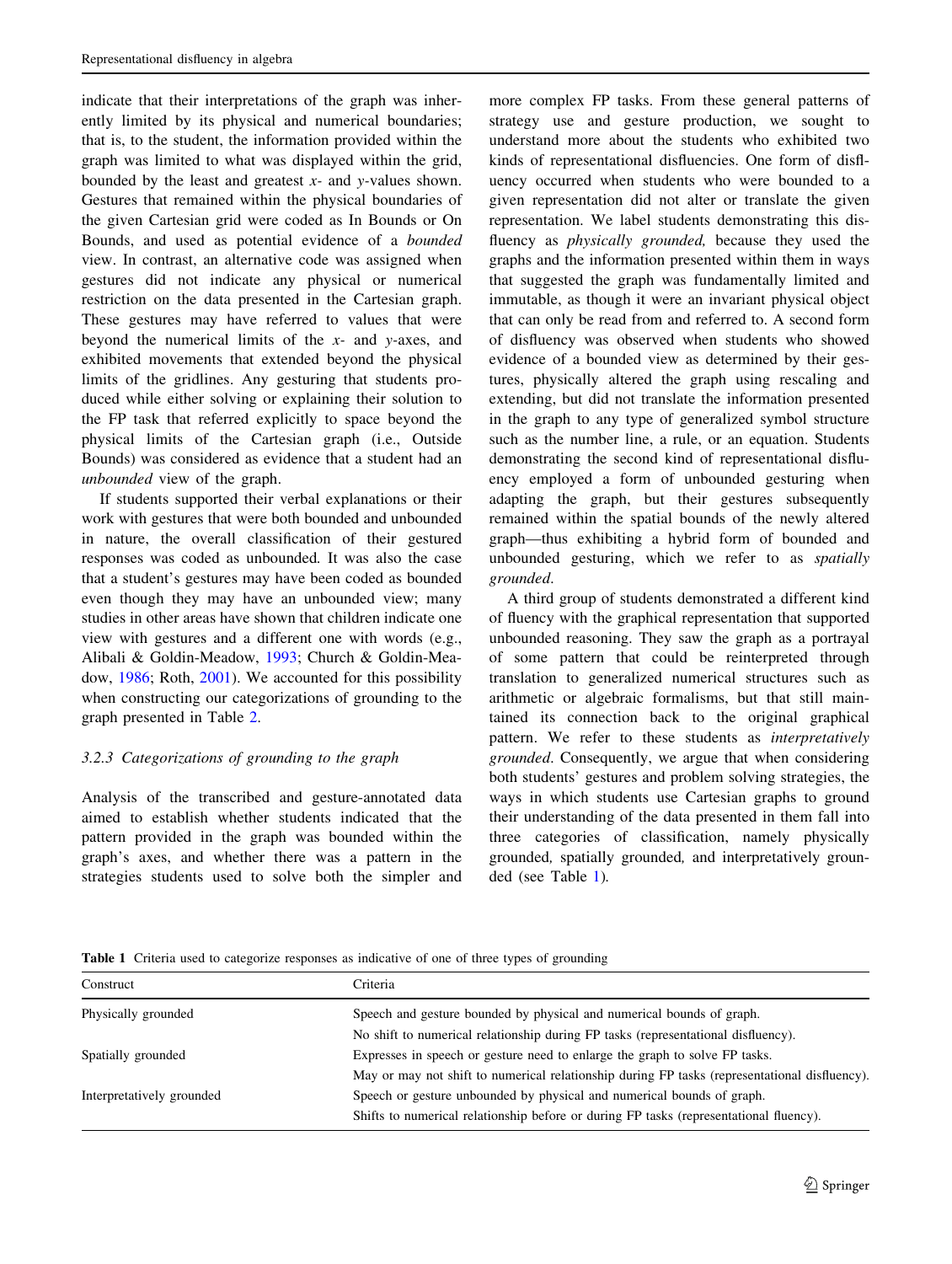#### <span id="page-5-0"></span>4 Results

We present descriptive statistics, as well as exemplary cases, to illustrate the physically, spatially, and interpretatively grounded ways in which students use Cartesian graphs (see Table [1\)](#page-4-0). In each interview, students responded to a sequence of questions scaffolded in ascending order of complexity, starting with more procedural, skill-assessing tasks and then moving to more conceptual, problem-solving tasks (see Fig. [1\)](#page-2-0). The analyses of the interview data presented here focus on the two FP tasks that necessitated students' reasoning beyond what were explicitly presented in the graphs [parts (d) and (e)]. Friel and colleagues ([2001\)](#page-13-0) suggest that procedural tasks ask students to focus their attention on one quantity, while more conceptual tasks require attention to be focused on information across data points. Hence, the conceptual tasks in our study, parts (d) and (e), are also more difficult than more procedural tasks. As the majority of the students in our sample (71%) were quite proficient in correctly solving the procedural task [part (c)] in the interview, the focus of these results is to describe evidence of representational disfluencies when students solve tasks involving pattern generalization.

#### 4.1 The physically grounded case

As described in Table [1,](#page-4-0) students interpreting the graph in more physically grounded ways used speech and gesture evoking a bounded view of the graph. Of the total responses across both parts (d) and (e),  $37.5\%$  ( $n = 27$ ) of the responses used gestures that were bounded within the graph (see Table 2).

To illustrate how a bounded view of Cartesian graphs is evident in students' work, we present selected segments from an interview with an eighth-grade student named Paul. Paul's responses to parts (a) and (b) indicated that he was very familiar with Cartesian graphs, as he stated: ''Well I mostly know how to do all this because it's mostly review because this as everyone knows is a graph.'' Further, he provided a correct response to part (c) without any hesitation, indicating at least a minimal ability to read the graph. From Paul's performance on the first three questions, in particular the third question, he appeared

Table 2 Frequency of bounded and unbounded gesture production across FP tasks

| $N = 36^{\rm a}$ | Part $(d)$ | Part $(e)$ | Total |
|------------------|------------|------------|-------|
| Bounded          | 14         | 13         | 27    |
| Unbounded        | 22         | 23         | 45    |
| Total            | 36         | 36         | 72    |

<sup>a</sup> We had no gesture data for two students for parts (d) and (e)

competent in reading the data (Curcio, [1987](#page-13-0) by demonstrating understanding of the structure and mechanics of Cartesian graphs by successfully completing basic procedures involving their interpretation.

In part (d), Paul needed to extrapolate from the information given to answer the question ''What is the cost to make 10 copies of a CD?'' While 10 is within the domain as visually depicted in the x-axis, the cost represented by the point (10,31) lies beyond the frame of the graph. Curcio [\(1987](#page-13-0)) refers to this more demanding competency as reading between the data.

For part (d), Paul wrote an answer of \$23, accompanied by an explanation (see Appendix  $\overline{B}$ ). It is evident from Paul's response that he does not attempt to find a numerical relationship between the given points to determine the cost to make 10 copies. His gestures indicate that he is aware of the need to place a point corresponding to 10 copies on an appropriate gridline, complimented by a guess that the point should be at (10, 23) as depicted in lines 4 and 5. From his guess, he wrote an answer of \$23 as the cost of 10 copies. Although he refers to his strategy as guessing, his gestures seem to indicate that he knows that the point should be placed on the line  $x = 10$ , but the range of the yaxis limits his ability to accurately determine where the point should be placed along the line. The gestures he produces during his explanation of part (d) stay within the physical limits of the graph as it is drawn, even though the task asks him to find values beyond those limits, and his verbal responses indicates no attempt to reason more generally from the points plotted or to extrapolate beyond the information given. Thus, as he seems to pick a point given on  $x = 10$ , but fails to generalize a pattern, Paul's solution was not assigned a pattern generalization strategy code (as listed in Appendix [A](#page-10-0)).

For his response to part (e), Paul quickly acknowledges to the interviewer that he ''has no idea.'' The interviewer proceeds to scaffold Paul's response by drawing a line connecting the points on the graph, extending beyond the uppermost y-value gridlines, with a ruler. She then asks, ''Does that help you figure out what the answer might be?'' Paul responds, ''No, not really.'' Paul admits to recognizing that she has just drawn a line, but is not sure how that helps him answer the question. Thus, even with the prompt from the interviewer revealing a linear relationship between the points on the graph, Paul does not see a way to extrapolate the pattern as given or to translate the graphical information into a different representation such as a numerical description of the relationship to answer the far prediction question of part (e).

Paul, like other students who may interpret the graph in a bounded way, makes no attempt to alter the graph or translate the information to another representation that might aid his analysis. Figure [2](#page-6-0) shows that students who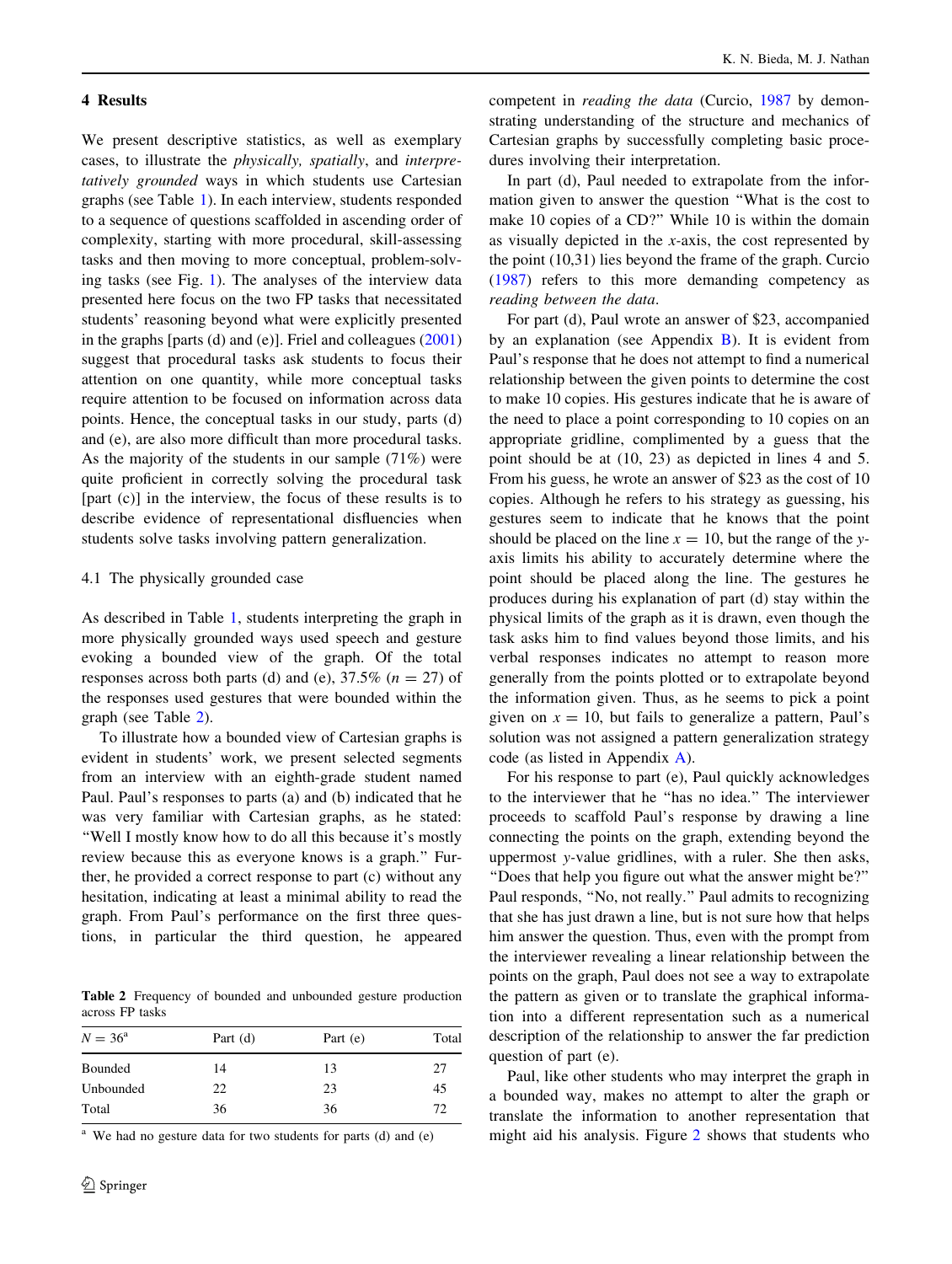<span id="page-6-0"></span>

Fig. 2 Comparison between of strategy use and boundedness of gesturing for responses to part (d)

made exclusively bounded gestures when using the graph for part (d) tended to use spatial, arithmetic, and estimation strategies more, a linear strategy less, and an enlarge strategy not at all. Being physically grounded to the graph may constrain students' abilities to apply the mutable features of the graph, such as the scale of the axes, to help them make modifications that can reduce the complexity of the task or translate information from the graph.

#### 4.2 The spatially grounded case

Students who are physically grounded to the graph, like Paul, experienced difficulty in extrapolating patterns from the graph. However, a greater number of the participants  $(n = 23; 64\%)$  were not physically grounded to the graph. Of these students, some still exhibited some representational disfluency, employing strategies of spatial estimation or altering the graph to help them find solutions to far prediction tasks instead of translating the information in the graph to a numerical or symbolic form.

Students' responses were coded as using the Spatial Estimation or Enlarge strategies (see Appendix [A\)](#page-10-0) if they either visually estimated where points would be plotted or altered the given representation to meet particular needs, such as a greater range for the y-axis, but did not translate to a new representation. Our data shows that neither strategy was particularly effective for the participants; spatial estimation was used to obtain correct answers on either (d) or (e) only 25% of the time, but enlargement, while a creative solution method that involved physically altering the graph, was never applied successfully. Further, the Enlarge strategy was not frequently employed by the participants; six responses in part (d), and six responses in part (e) were coded as Enlarge where only two students used the Enlarge strategy for both responses. Thus, to get a better sense of students' performance, the ways in which students switched strategies between parts (d) and (e) more accurately reflects how students employed particular strategies. Table 3 shows strategy switching by students from part (d) to (e).

In Table 3, the cells that are shaded gray indicate the number of responses coded as the same strategy across both FP tasks. For example, four students who answered part (d) using an Enlarge strategy  $(n = 6)$  also used the Enlarge strategy to answer part (e). Only one of these six students ultimately translated to a Linear strategy to answer part (e). Also, students were more likely to switch strategies if having answered part (d) with either a Linear or Pragmatic strategy (67%), than for students who answered

| Part (e) $\rightarrow$ | N <sub>0</sub>        | Pragmatic     | Spatial        | Enlarge        | Arithmetic     | Linear   | Total |
|------------------------|-----------------------|---------------|----------------|----------------|----------------|----------|-------|
| Part (d) $\downarrow$  | response              |               | Estimation     |                |                |          |       |
| N <sub>o</sub>         | $\mathcal{D}_{\cdot}$ | $\Omega$      |                | $\Omega$       | $\Omega$       | $\Omega$ | 3     |
| response               |                       |               |                |                |                |          |       |
| Pragmatic              | $\Omega$              | $\mathcal{E}$ | 1              | $\Omega$       | $\overline{4}$ | 1        | 9     |
| Spatial                |                       | $\theta$      | $\overline{4}$ | 1              |                | $\Omega$ | 7     |
| Estimation             |                       |               |                |                |                |          |       |
| Enlarge                |                       | $\Omega$      | $\Omega$       | $\overline{4}$ | $\Omega$       | 1        | 6     |
| Arithmetic             |                       | $\theta$      | $\theta$       | $\theta$       | 9              | 1        | 11    |
| Linear                 |                       | $\theta$      | $\Omega$       | 1              | $\Omega$       |          | 3     |
| <b>Total</b>           | 6                     | 3             | 6              | 6              | 14             | 4        | 39    |

Table 3 Strategy "switching" (or maintenance, in gray fields) across parts (d) and (e)

All entries represent number of student responses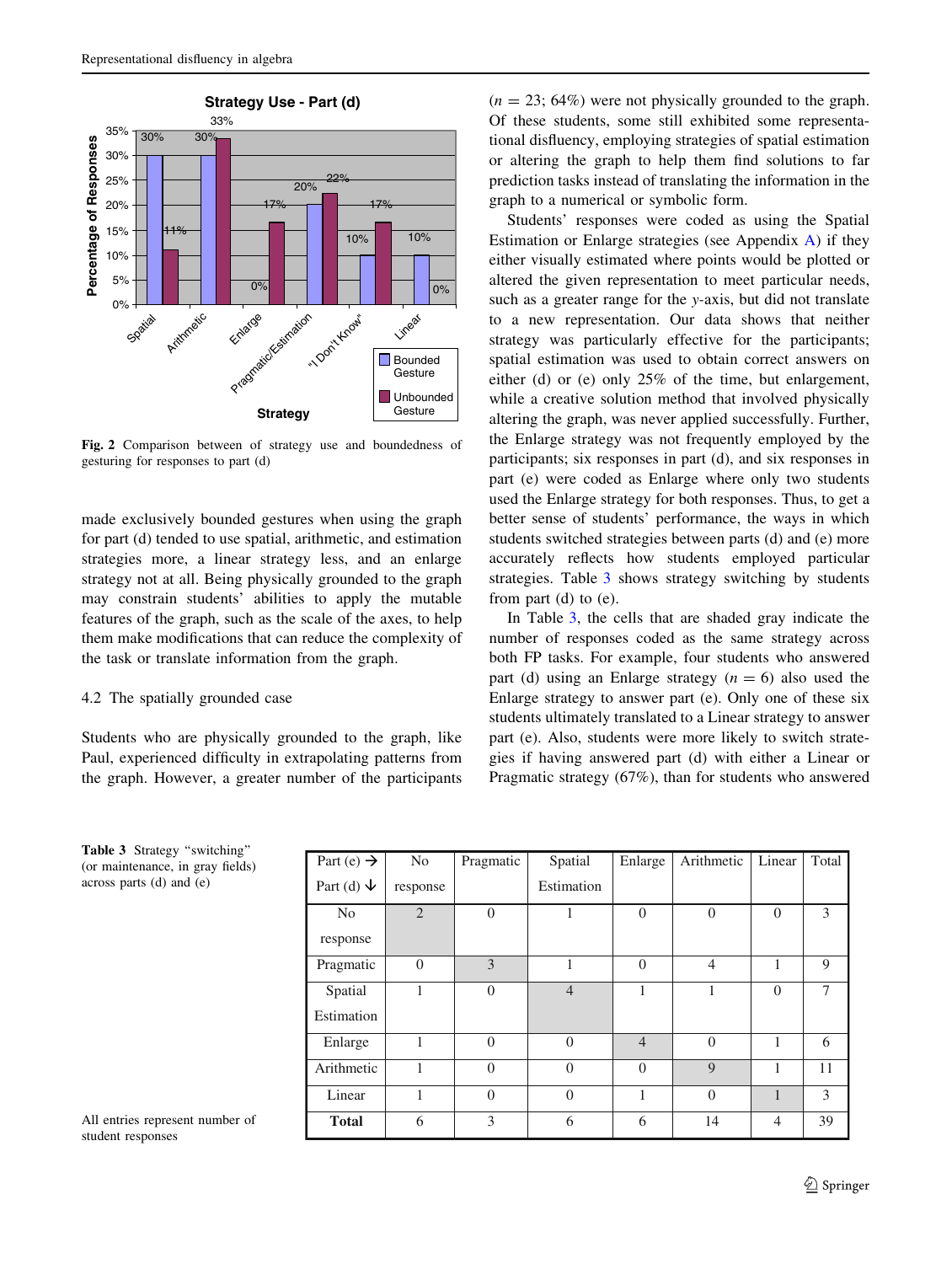part (d) with Spatial estimation (43%), Enlarge (33%) or Arithmetic (18%) strategies.

To further elucidate the construct of spatially grounded to the graph, we present a case featuring Sophia, a sixthgrader attending the same school as Paul. Like Paul, Sophia provided a correct answer to the point interpretation task in part (c), hesitating only 5-s after the interviewer had posed the question. The FP tasks in parts (d) and (e) posed more of a challenge. Unlike her response to part (c), Sophia exhibited some apprehension and uncertainty when responding to part (d) (see Appendix  $\overline{B}$ ).

Sophia began her response to part (d) by pausing a notable 11 s after the interviewer stated the question. It is clear that Sophia realizes that the correct answer is greater than \$23.00, but she is unable to use the graph to—literally—find the answer. Throughout her verbal report, her gestures remain within the boundaries of the grid formed by the x- and y-axes. In Sophia's case, finding the answer corresponds to seeing the answer spatially on the graph. This may explain why she indicates a desire to extend the y-axis in lines 13–17.

Sophia's response to part (d), a Graph Enlargement strategy, shows a spatially grounded use of the graph as we have defined this construct. There was indication throughout her responses to the interview questions that she could read points off the graph with facility, but there was no indication that she had developed a mathematical rule linking the points placed on the graph. While her verbal response was definitely beyond the numerical limit of the y-axis, the bounded nature of her gestures indicated a persistent need to be spatially grounded to the graph. Further, Sophia's need to extend the graph to answer far prediction questions persists in her response to part (e) in Appendix [B.](#page-11-0) Although she declines to provide an answer to the fifth question, she again describes a method of extending the graph that could help her to find a solution coded as the Enlargement strategy (see Appendix [A\)](#page-10-0).

Unlike Sophia, the majority of students employing an Enlargement strategy actually performed the enlargement, usually by drawing extra columns to the right of the maximum point shown along the  $x$ -axis and adding extra rows beyond the maximum point shown along the top of the y-axis. Another interesting aspect of the interview is her use of the word "it" in line 9. One interpretation of what she might be referring to as "it" would be the spatial pattern between the dots plotted.<sup>1</sup>

Nevertheless, this statement also indicates that she is at the mercy of what she sees on the graph, rather than in control of manipulating the information she extracts from the graph.

#### 4.3 The interpretatively grounded case

While spatially grounded students may be able to answer FP tasks using Cartesian graphs to the extent that the physical affordances of the size of the paper, or perhaps the program of a graphing technology, will allow, it is necessary for students to be able to generalize to more abstract, symbolic representations to fully realize the power of mathematics. As stated in the 2000 National Council for Teachers of Mathematics Principles and Standards for School Mathematics: "One of the powerful aspects of mathematics is its use of abstraction—the stripping away by symbolization of some features of a problem that are not necessary for analysis, allowing the 'naked symbols' to be operated on easily'' (p. 69). Thus, as students progress in their understanding of relationships between graphs and symbolic equations, they will be more interpretatively grounded to the graph. Students who exhibit this type of grounding translate the graph into a more mathematically abstract representation, such as an equation, and connect the equation to the graph to make sense of the outputs that result when manipulating data in the equation. In other words, interpretative grounding capitalizes on the affordances of representational fluency.

The most effective strategies were Linear (which led to a correct answer 50% of the time) and Arithmetic (which had a 35% success rate). Both strategies required students to translate the quantitative information from the graphical representation to a numeric or algebraic representation, thereby exhibiting one form of representational fluency. For part (d), as Fig. [2](#page-6-0) shows, students who were coded as giving unbounded gestures never used the most effective and most general method, the Linear strategy. These students tended to use arithmetic methods (33% of the time), estimation methods (22%), and the enlargement strategy (17%). Unbounded codes were also more closely associated with ''I Don't Know'' responses (17%), indicating that, while these students imagined the pattern continuing beyond the graph as depicted, they did not have the analytic skills to determine how to proceed.

We found that part (e) was a more complex task than part (d). Over half (53%) of the 38 students in our study correctly solved the part (d) item, while only 26% were successful with part (e). While boundedness in gesturing did not seem to play a role in students' strategy choice for the simpler FP task [part (d)], a similar analysis of the more complex FP task (Fig. [3](#page-8-0)) showed that those with bounded gestures now used the Linear strategy in lower numbers

 $1$  Another possible interpretation of Sophia's use of the word "it" in line 9 is that she is referring to the graph as a whole unit, and views either the graph or the points plotted as malleable and organic.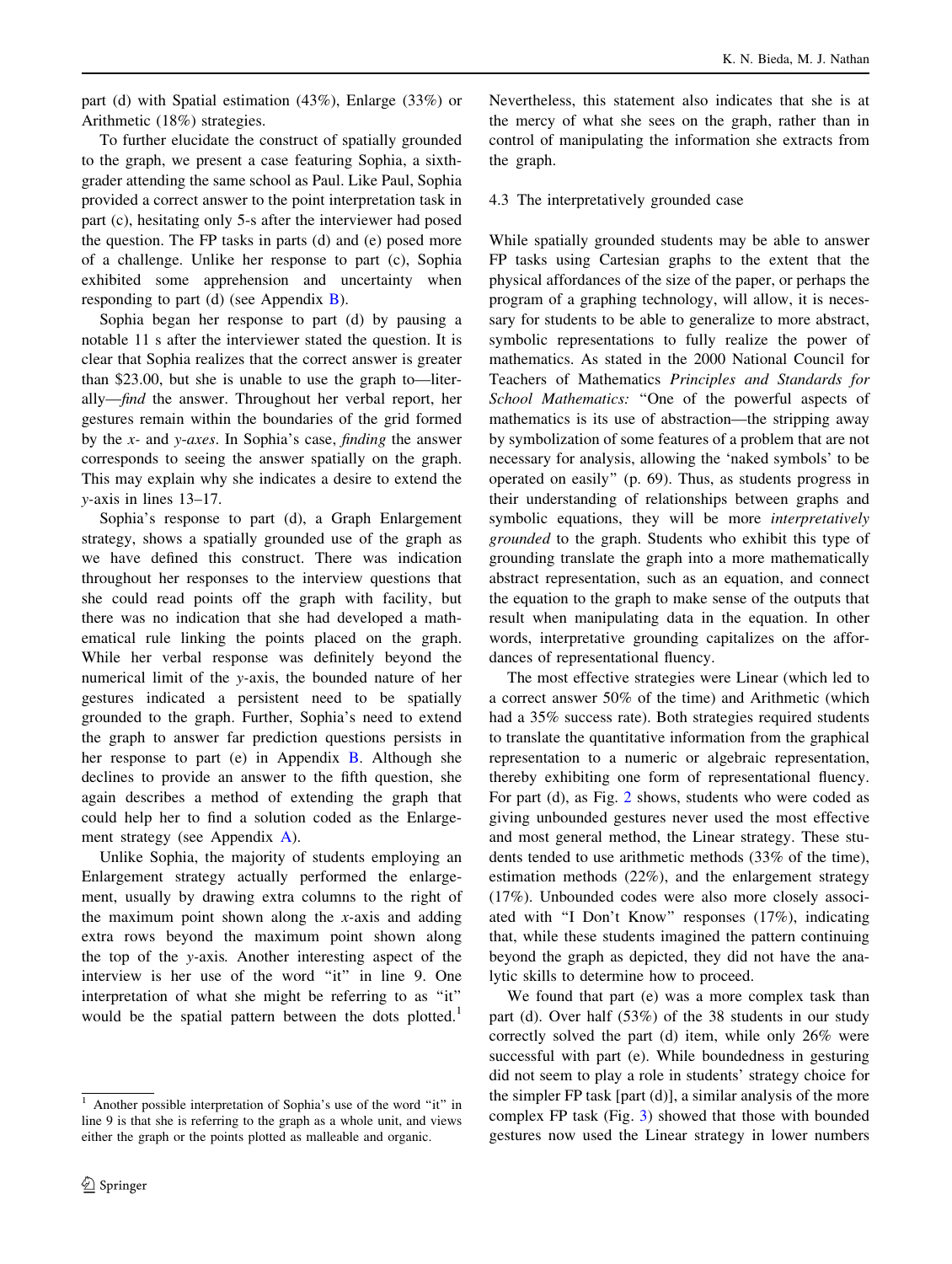<span id="page-8-0"></span>

Fig. 3 Comparison between of strategy use and boundedness of gesturing for responses to part (e)

than those responding with unbounded gestures in reference to the graph. On one hand, we might expect the more difficult FP tasks to lead to greater use of more sophisticated, generalized ways of working with the data presented—such as a Linear strategy. On the other hand, it is worth noting that a noticeable change only occurred for the group with unbounded gesturing, suggesting a link between the production of unbounded gesturing and greater representational fluency. That this relationship is reliable is shown by a significant chi-square test comparing bounded and unbounded gesture use with strategy changes,  $X^2(1) = 12.6, P < 0.001.$ 

In the following case, the responses of 1 seventh-grade student, Isabel, to the same set of tasks completed by Paul and Sophia, fit our criteria of what constitutes interpretative grounding to the graph. In Isabel's responses, she appears to shift to a more mathematically abstract representation of the data in the graph during the interview. However, her translation of the data is flawed. Thus, while being interpretatively grounded to the graph is the desired behavior, it is not sufficient for correct performance on FP tasks.

The differences between Isabel's ability to flexibly work between representations and the challenges that Paul and Sophia faced to do the same are evident in Isabel's response to the less complex FP task in part (d). In her response (see Appendix  $\overline{B}$ ), we see how Isabel uses generalizations she has already made about the graph, and questions these generalizations as she translates from the graph to a numerical representation. In lines 6–7 of her response to part (d), Isabel questions her strategy of multiplying the number of copies by three, by identifying information in the graph that does not match the pattern she has established. In particular, she recognizes that 7 times 3 is 21, not 22 as shown in the graph when  $x = 7$ . Until this moment, Isabel had not identified the role of the y-intercept in establishing the linear relationship. She likely had just been using the differences in the y-values of the points plotted to determine the linear relationship—which happened to be the value of the slope of the line because the xvalues of subsequently plotted points differed by 1. She used this difference as a factor to multiply by y-values of given points, a form of the strategy coded as Arithmetic (see Appendix [A](#page-10-0)).

What is quite surprising about her response is how quickly she determines the information she overlooked, indicated by pointing to the y-intercept in line 9. She uses the graph as a ''check'' on her symbol representation, moving between abstract, mathematical computations and the spatial properties of the graph to make sense of results. Her ability to move flexibly between representations is typical of those who are interpretatively grounded to the graph.

At the end of the excerpt, in lines 16–21, Isabel described her new strategy known as the ''recursive arithmetic'' strategy (e.g., Lannin, Barker & Townsend, [2006\)](#page-13-0) as described in Appendix [A.](#page-10-0) While this method is less sophisticated than creating a linear equation like  $y = 3x$  to describe the relationship between the points, it is nonetheless appropriate for answering the question. Isabel's confidence in her solution strategy is evident in her response to part (e), ''What is the cost to make 31 copies of the CD?'' Without even referring to the graph for information to help her solve the problem, she employs the recursive arithmetic strategy she developed while solving part (d). As her response to part (e) shows (see Appendix [B\)](#page-11-0), at this point in the interview she has shifted from relying on the graph to interpolate and extrapolate, to using a more abstract and efficient method.

Much of Isabel's response to this question indicates that, while not possessing a complete understanding of linear relationships, she is comfortable with both graphical and symbolic representations. Her verbal and gesticulated responses in lines 12–15, ''it is the same thing because it is still the same graph,'' show that she understands her mathematical equation is representative of the visual pattern. Following Curcio's [\(1987](#page-13-0)) framework, she reads from the graph. In its explicit form, her response shows that she believes that the pattern is consistent, regardless of whether she uses the graph or her arithmetic strategy. She clearly indicated the presence of a y-intercept as evident in lines 6– 8. Furthermore, she interprets the meaning of the y-intercept for this graph in lines 8–9, a clear indication that she is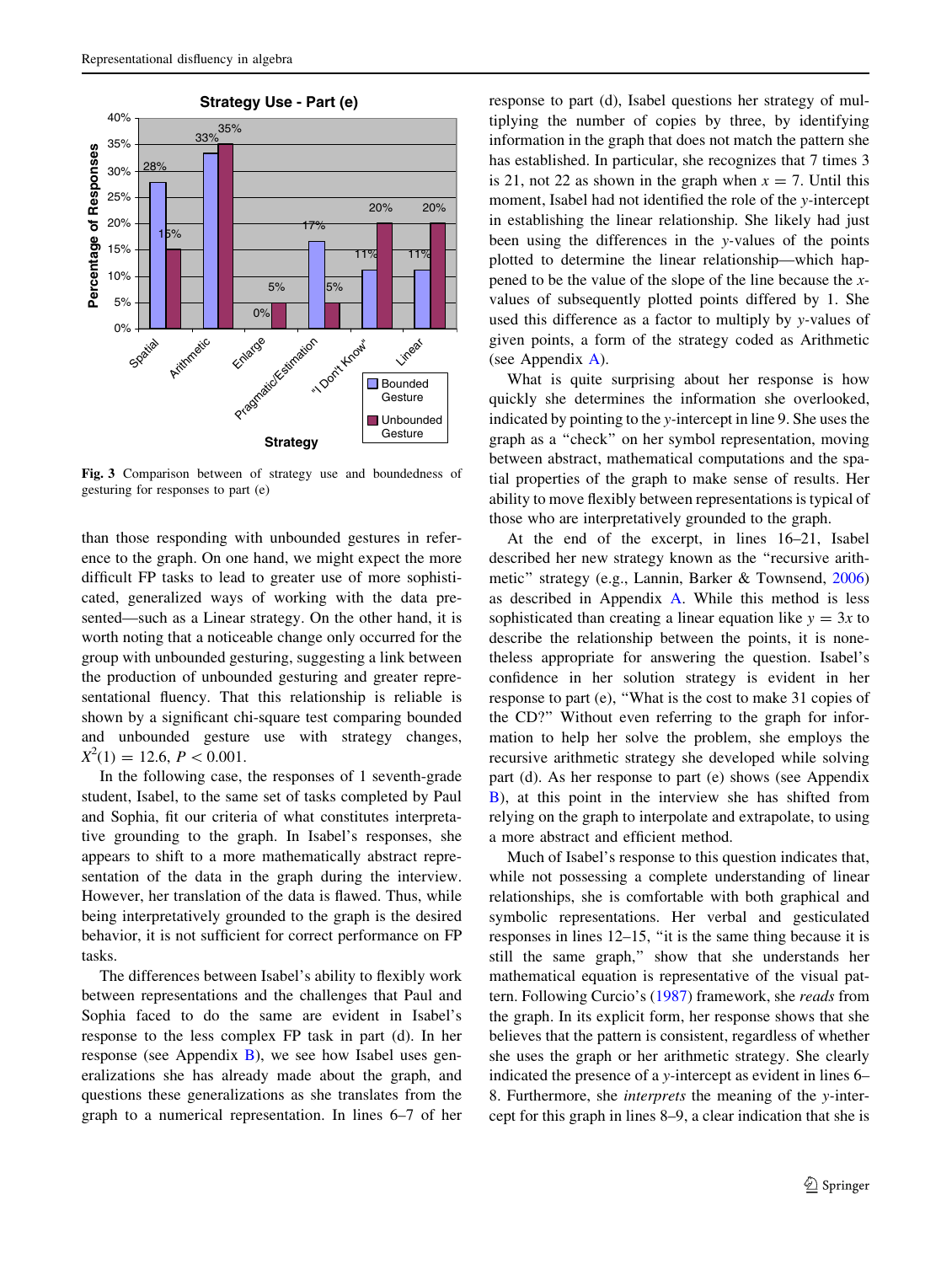interpretatively grounded to the graph. However, her verbalized strategy in lines 3–4 makes it difficult to claim that she has conceptualized these points as sharing a linear relationship. She stated that the y-intercept ''messed [her] up'' in lines 9–10, instead of recognizing the influence of the y-intercept on all points plotted. Isabel seems to have an emerging understanding of linear concepts because she identifies the source of her confusion to be the y-intercept before adjusting her calculations by adding 1 to make her answers fit the data.

#### 5 Conclusions and implications

One of the major goals of algebra instruction is to develop students' competencies with and across formal representations (e.g., Nathan & Kim, [2007;](#page-13-0) National Council for Teachers of Mathematics, [2000;](#page-13-0) RAND, [2003\)](#page-13-0). Our study serves to illustrate the potential of visual grounding that the Cartesian graph provides, and to shed light upon how students negotiate the affordances and constraints of the Cartesian graph when solving problems, which require extrapolation from the information given in the graph. Grounding provides learners with a way to map the unfamiliar to the familiar, and thereby facilitates meaning making. However, grounding to concrete instances and interpretations can have a negative effect on later problem solving (Goldstone & Son, [2005;](#page-13-0) Kaminski et al., [2008](#page-13-0)). Pinker ([1990\)](#page-13-0) and Zhang ([1997\)](#page-13-0) argued that one's reasoning may be overly influenced by a representation's visual qualities, rather than the conceptual relations that the spatial representation is meant to convey. In the case of the physically grounded student, Paul, we see that the ability to solve FP tasks is inextricably linked with what information the Cartesian graph can visually provide. Hence, the student falls victim to a key constraint of the Cartesian graph: a finite "frame" or "window'' for depicting information. For Sophia, the spatially grounded student, the ''frame'' of the Cartesian graph is mutable. The graph's axes can be extended, and if the axes and labeling remain consistent, the extended region can be used to see solutions to formerly FP-like tasks. For spatially grounded students, the constraint of having a finite "frame" can be manipulated with the assistance of technology such as the graphing calculator to the point where it becomes an affordance of Cartesian graphs, namely that there is no theoretical limit to the viewing window. However, the most sophisticated, and efficient,

use of Cartesian graphs is demonstrated by students like Isabel who are interpretatively grounded to the graph. Students like Isabel deal with the physical constraints of the graph by translating the information provided into representational forms that are not visually bounded, such as algebraic equations, which can support patterns of unlimited domains and ranges. For these students, graphs are used to interpret patterns in the data, not as a primary means for extrapolating from the data. In this sense, graphs truly serve in the generalization of numerical patterns.

The cases we present suggest many implications for early algebra instruction. First, while grounding is often the objective of mathematical instruction, there are negative effects that should not be overlooked. Second, our data show that gestures along with speech provide rich insights into how people encode and interpret representations. Specifically, gesturing limited to the physical bounds of the graph may indicate that the student views the graph as inherently limited by its physical form, and may serve as a signal that instruction should emphasize the theoretically unbounded nature of the functions portrayed in the graphs.

Our study certainly suggests that building competencies in using Cartesian graphs as a tool for generalizing patterns requires continual and consistent pedagogical effort. We speculate that one way to assist students in recognizing the limitations of Cartesian graphs and developing skill in graphical pattern generalization is to include more opportunities for students to encounter far prediction tasks early and frequently in their math education. While Cartesian graphs are a useful tool for charting data and manipulating geometrical forms, they are not the only tool for finding relationships among data. Mathematical work that focuses solely on having students graph equations of lines and/or plot data points without eliciting an equation or generalized rule to represent the relationship among the data plotted may misrepresent the value and purpose of creating Cartesian graphs.

Acknowledgments This research was funded in part by a grant entitled ''Understanding and Cultivating the Transition from Arithmetic to Algebraic Reasoning,'' awarded to the second author by the Interagency Educational Research Initiative, an alliance of the National Science Foundation, the US Department of Education's Institute of Educational Sciences, and the National Institute of Child Health and Human Development within the National Institutes of Health. We extend our appreciation to Andrew Garfield for his technical knowledge and assistance.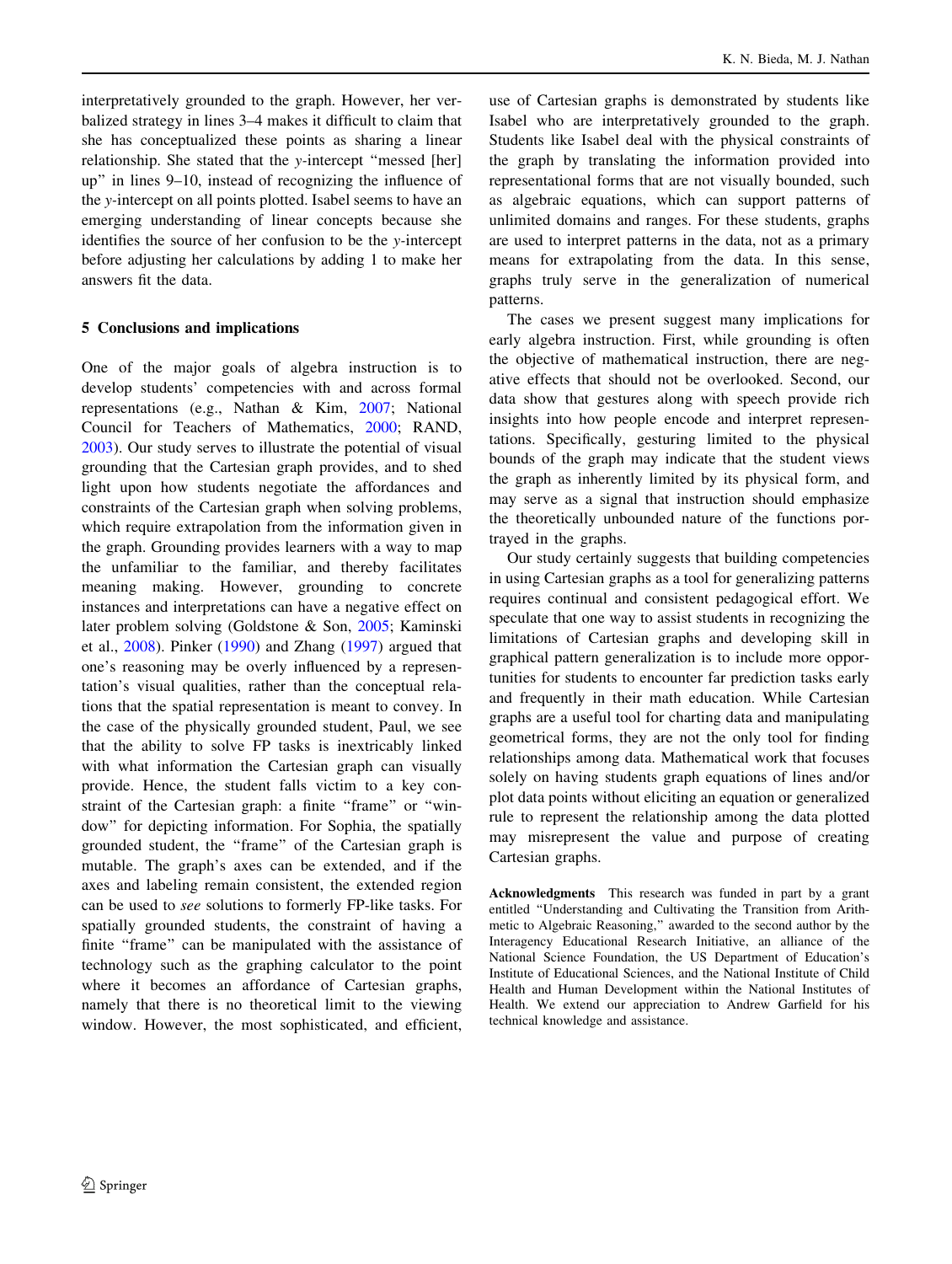## <span id="page-10-0"></span>Appendix A: Students' pattern generalization strategy codes

## See Table 4.

## Table 4

| Strategy name                     | Description                                                                                                                                                                                                      | Example response                                                                                                                                                                                                     | Relationship to<br>representational fluency   | Frequency [both<br>parts (d) and (e)] |
|-----------------------------------|------------------------------------------------------------------------------------------------------------------------------------------------------------------------------------------------------------------|----------------------------------------------------------------------------------------------------------------------------------------------------------------------------------------------------------------------|-----------------------------------------------|---------------------------------------|
| Arithmetic <sup>a</sup>           | A constant rate of change<br>between points, with no<br>reference to influence of<br>y-intercept                                                                                                                 | "The points go up by 3 every"<br>time"                                                                                                                                                                               | Translate to generalized<br>numerical pattern | $n = 14$                              |
| Linear combination <sup>a</sup>   | Decomposes target $x$ -value<br>into smaller amounts.<br>Determines y-values for<br>smaller $x$ -values, then<br>combines those y-values<br>to determine y-value for<br>target $x$ -value                        | "Since I need to find the cost to<br>make 31 copies, I took the cost to<br>make 10 copies, which was \$30<br>then I multiplied it by 3 to get<br>\$90, then I added 1 so the answer<br>is \$91"                      | Fixed to graphical<br>representation          | $n = 6$                               |
| Recursive arithmetic <sup>a</sup> | Determines the constant<br>rate of change between<br>subsequent points plotted<br>and, from the y-value of a<br>point, adds on the<br>constant rate of change<br>until the target $x$ -value<br>has been reached | "So if $y = 19$ when $x = 6$ , and the<br>points differ by 3, then 19, 21,<br>24, 27, 30, y must by 30 when<br>$x = 10$ "                                                                                            | Fixed to graphical<br>representation          | $n=7$                                 |
| Linear <sup>a</sup>               | Finds the cost to make 0<br>copies and then finds the<br>constant rate of change in<br>cost as the number of<br>copies increases by 1                                                                            | "I know for every copy you make<br>the cost goes up by \$3, and the<br>cost to make no copies is \$1, so<br>31 copies would be 3 times 31<br>which is \$93 plus the initial cost<br>which is \$1 so \$94 dollars     | Translate to generalized<br>numerical pattern | $n = 8$                               |
| Pragmatic                         | Grounds the information in<br>the graph to real-world<br>experience; uses<br>"common sense" to<br>determine solutions                                                                                            | "So, 1 CD is like 5 bucks, so it<br>would cost like 150 or 200 bucks<br>to get it done, to make 31 CDs"                                                                                                              | Translate to alternative<br>context           | $n = 9$                               |
| Spatial estimation                | Uses visual patterning of<br>point placement to<br>estimate where the target<br>point would be placed                                                                                                            | "So it looks like the points fall<br>along this line. [places ruler flush]<br>with points] If I follow this line<br>up to where $x = 10$ crosses it, it<br>looks like the point would be<br>placed around $y = 30$ " | Alters graphical<br>representation            | $n = 16$                              |
| Graph enlargement                 | States that the solution can<br>be found by adding the<br>necessary amount of rows<br>and/or columns to plot the<br>target points                                                                                | "To find 31 copies, I would have<br>to draw out the $x$ -axis to 31 and<br>increase the y-axis to see what it<br>would do"                                                                                           | Alters graphical<br>representation            | $n=12$                                |
| Rescale                           | Adjusts scale of $x$ - and/or y-<br>axis to obtain greater<br>minimum and maximum<br>values                                                                                                                      | Crosses out values for $1, 2, 3, 4, 5$ ,<br>6 on $x$ -axis and replaces these<br>values with 13, 14, 15, 16, 17,<br>18, respectively                                                                                 | Alters graphical<br>representation            | $n=1$                                 |

<sup>a</sup> Codes that were obtained from prior research on algebraic problem solving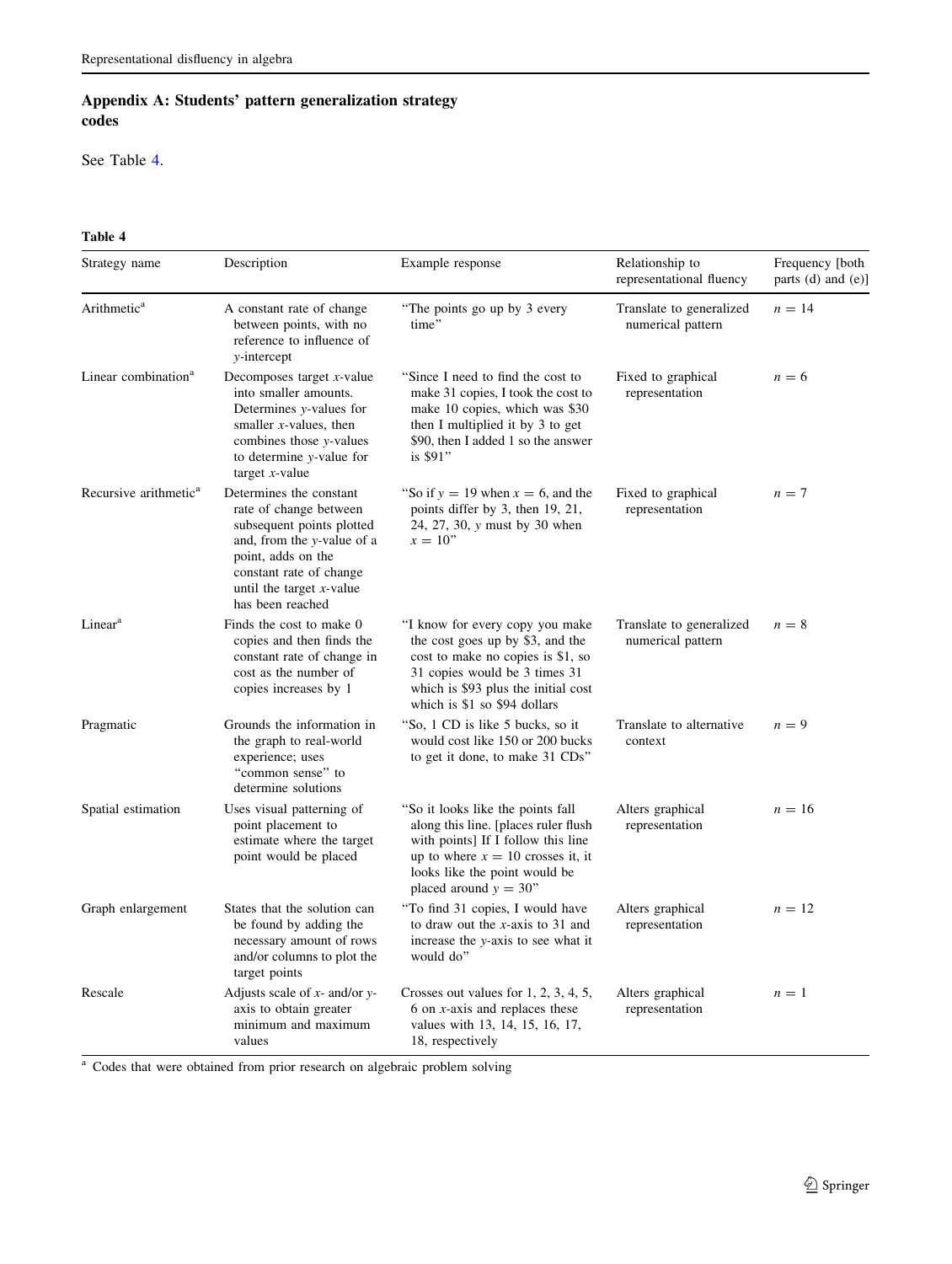## <span id="page-11-0"></span>Appendix B: Transcripts of student responses<sup>2</sup>

## *Paul's response to part (d)*

- 1 Oh I don't know. I just **guessed** (places eraser tip on lower portion of gridline  $2 \text{ for } x = 10$ ) since, you know. **6 CD's** (taps  $x = 6$  with eraser) you **pick the**
- 2 for  $x = 10$ ) since, you know, **6 CD's** (taps  $x = 6$  with eraser) you **pick the**  $\frac{3}{2}$  (points eraser tip up to dot for (6.19)) dot right there... 19 bucks. Might as
- (points eraser tip up to dot for  $(6,19)$ ) dot right there...19 bucks. Might as well
- 4 just...**. right there** (taps  $x = 10$  with eraser tip twice, then points up the original string for  $x = 10$  to the unpermost point on the graph (10.23)
- gridline for  $x = 10$  to the uppermost point on the graph (10,23).

## *Sophia's response to part (d)*

- 1 Sophia: (Long pause) Like, I like did, like, an **estimate** (thumb and 2 middle finger span  $y=18$  to  $y=23$  on left side of y-axis) question. Li
- 2 middle finger span y=18 to y=23 on left side of *y*-axis ) question. Like a guess. And **I guessed** (touches x=10 on *x*-axis with second finger of
- 3 guess. And I **guessed** (touches x=10 on *x-* axis with second finger of
- 4 left hand) if like you had 10 copies and 6 copies is \$19.00 and like  $24$ <br>5 (thumb and middle finger of left hand span  $y=16$  to  $y=23$  on left side
- (thumb and middle finger of left hand span  $y=16$  to  $y=23$  on left side
- 6 of *y*-axis), if you **make** (touches  $x=10$  on *x*-axis with second finger of
- 7 left hand) 10 copies, has to be (touches top of *y-* axis with left hand)
- 8 like \$23.00 or **more** (spans thumb and middle finger alongside left side
- 9 of *y*-axis with thumb at (0,23) and middle finger slightly higher above
- 10 the axis. Flicks middle finger vertically while saying "more". Then
- 11 returns thumb and middle finger to original span).
- 12 Interviewer: OK. And how do you know that?
- 13 Sophia: Because, because it (touches second and middle fingers of left
- 14 hand at the bottom of *y-* axis) like has to **increase** (moves left hand
- 15 from area around (0,1) and (1,4) and diagonally to area for (6,19) and
- 16 (7,22); taps above graph, above the word 'Copies' with middle finger)
- 17 more."

## *Sophia's response to part (e)*

- 1 Interviewer: So now I'm going to ask you the bigger number. Thirty-one
- 2 copies of the CD, do you know how much it would cost?
- 3 Sophia: No, not really.
- 4 I: No. Can you say how you might figure it out?
- 5 Sophia: Like, you could **like** (touches left hand to label for *x-* axis) expand the
- 6 graph **to** (slides from left to right on *x-* axis) 31 copies and be **like (** spans left
- 7 hand along top and bottom of *y*-axis), like **23, 24** (touches label for  $y = 23$
- 8 with finger while saying "23"; slides finger up slightly while saying "24") you
- 9 know, **like to (** slides middle finger vertically a bit) see what it would **do (** taps
- 10 top of *y-* axis with middle finger). To 31 copies.

Gesture events coincide with boldface text and are described in parenthetical statements.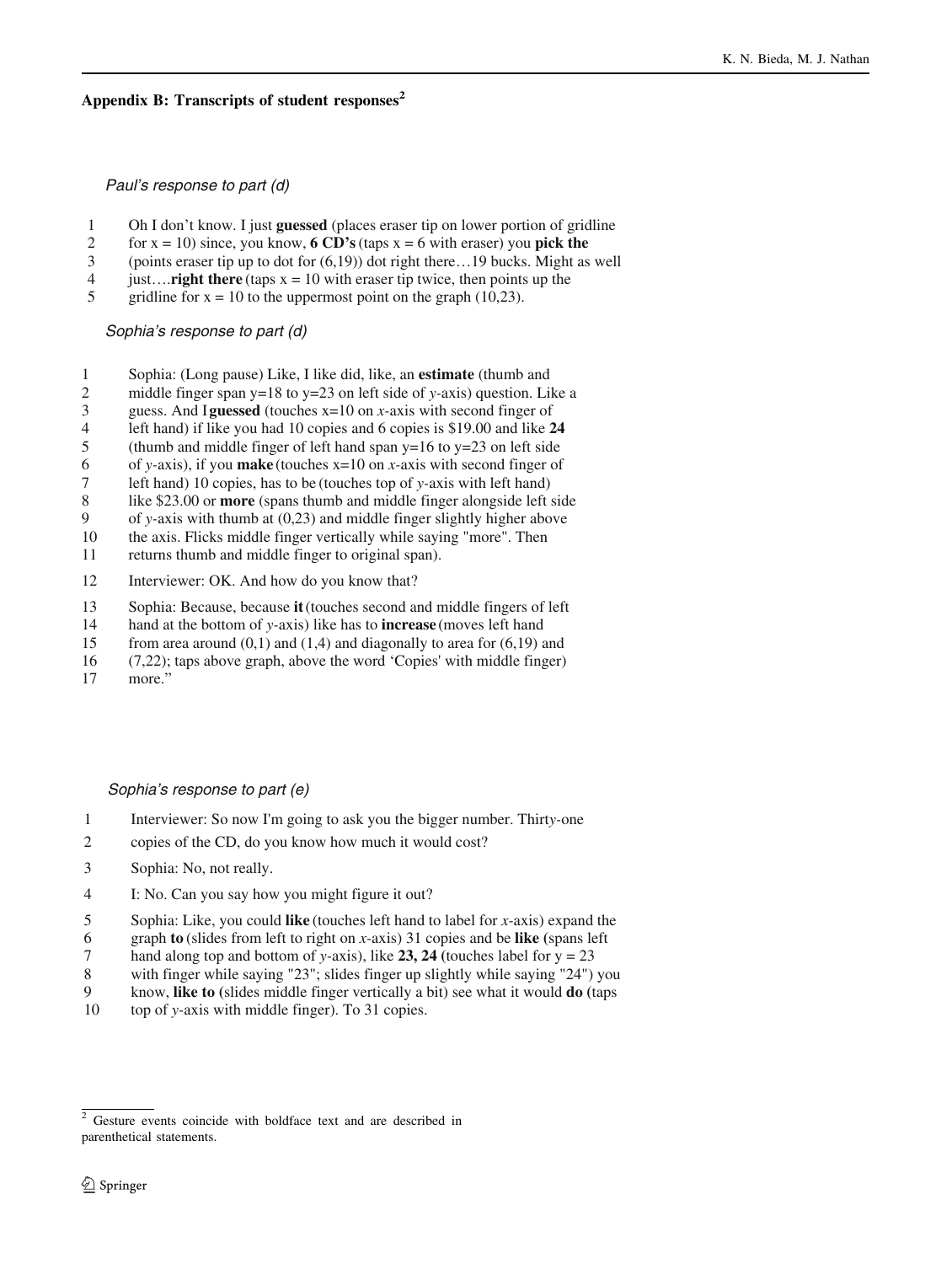#### <span id="page-12-0"></span>*Isabel's response to part (d)*

- 1 Interviewer: Can you find the cost to make 10 copies of a CD?
- 2 Isabel: {No speech writing response} (00:29)
- 3 I: OK, and can you tell me how you did that?
- 4 Isabel: Well since it goes up **by 3 (**motions with top of pen in right hand
- 5 toward graph) every time and **since** (motions with top of pen in right hand
- 6 toward graph) 8 times, wait, OK. Wait. That doesn't make sense. That's not 7 right.
- 8 I: Can you share what you're thinking?
- 9 Isabel: I'm thinking that that's not right because 7 times 3 does not, isn't 22.
- 10 It'd be 21 so because of **that right there** (touches *y-*intercept with second
- 11 finger of left hand) it, OK, so 7, it'd be \$31.00. {**Whispering**}(counts by
- 12 placing thumb, then index finger, then middle finger of left hand along left
- 13 side of response sheet as she writes with right hand after each counting triad;
- 14 repeats counting procedure 4 times)
- 15 I: Can you explain how you figured that out?
- 16 Isabel: I just added 3 **onto each one (**moves uncapped pen point with right
- 17 hand in three tapping moves along sequence of three intermediate results on
- 18 written response) from the previous one. Since **that was 22** (touches pen cap
- 19 end to '7=22' on response) I added 3 which **made it** (touches pen cap end to
- 20 '8=25' on response) that 25, and 25 plus 3 is 28 and then 28 plus 3 is 31. And
- that's how I got the answer.

#### *Isabel's response to part (e)*

- 1 Interviewer: So now I'd like to ask you can you find the cost to make 31
- 2 copies of a CD.
- 3 Isabel: Now I think I can I've got this one, 31 times 3 and then I'll just add one 4 at the end. There.
- 5 I: So just explain to me how you did it.
- 6 Isabel: Well, since last time it wasn't 30, but it was 31, **since that**(touches
- 7 bottom end of pen in right hand to bottom of *y-* axis and moves pen back and
- 8 forth twice from bottom of *y-*axis to (0,1)) it, just to make no copies… **it, it's**
- 9 (taps second finger of left hand on (0,1)) a dollar. I decided **since it messed**
- 10 **me up** (moves bottom end of pen in right hand above the graph along the
- 11 middle, hovering over dot for (6,19)) last time thinking it was 30 and I found
- 12 out at the end that it was 31, I decided that, **that**(touches response '93+1=94'
- 13 on paper) **is the same thing** (moves bottom of pen toward graph over area
- 14 where dots are located) because it still is **the same** (circles pen above graph in
- 15 large circles encompassing most of the graph 7 times) graph. So I added one
- 16 after I timesed it.

#### References

- Alibali, M. W., & Goldin-Meadow, S. (1993). Gesture-speech mismatch and mechanisms of learning: What the hands reveal about a child's state of mind. Cognitive Psychology, 25, 468– 523.
- Beichner, R. (1994). Testing student interpretation of kinematics graphs. American Journal of Physics, 62, 750–762.
- Church, R. B., & Goldin-Meadow, S. (1986). The mismatch between gesture and speech as an index of transitional knowledge. Cognition, 23(1), 43–71.
- Clement, J. (1985). Misconceptions in graphing. Proceedings of the ninth conference of the International Group for the Psychology of Mathematics Education, 1, 369–375.
- Crowder, E. M. (1996). Gestures at work in sense-making science talk. The Journal of the Learning Sciences, 5(3), 173–208.